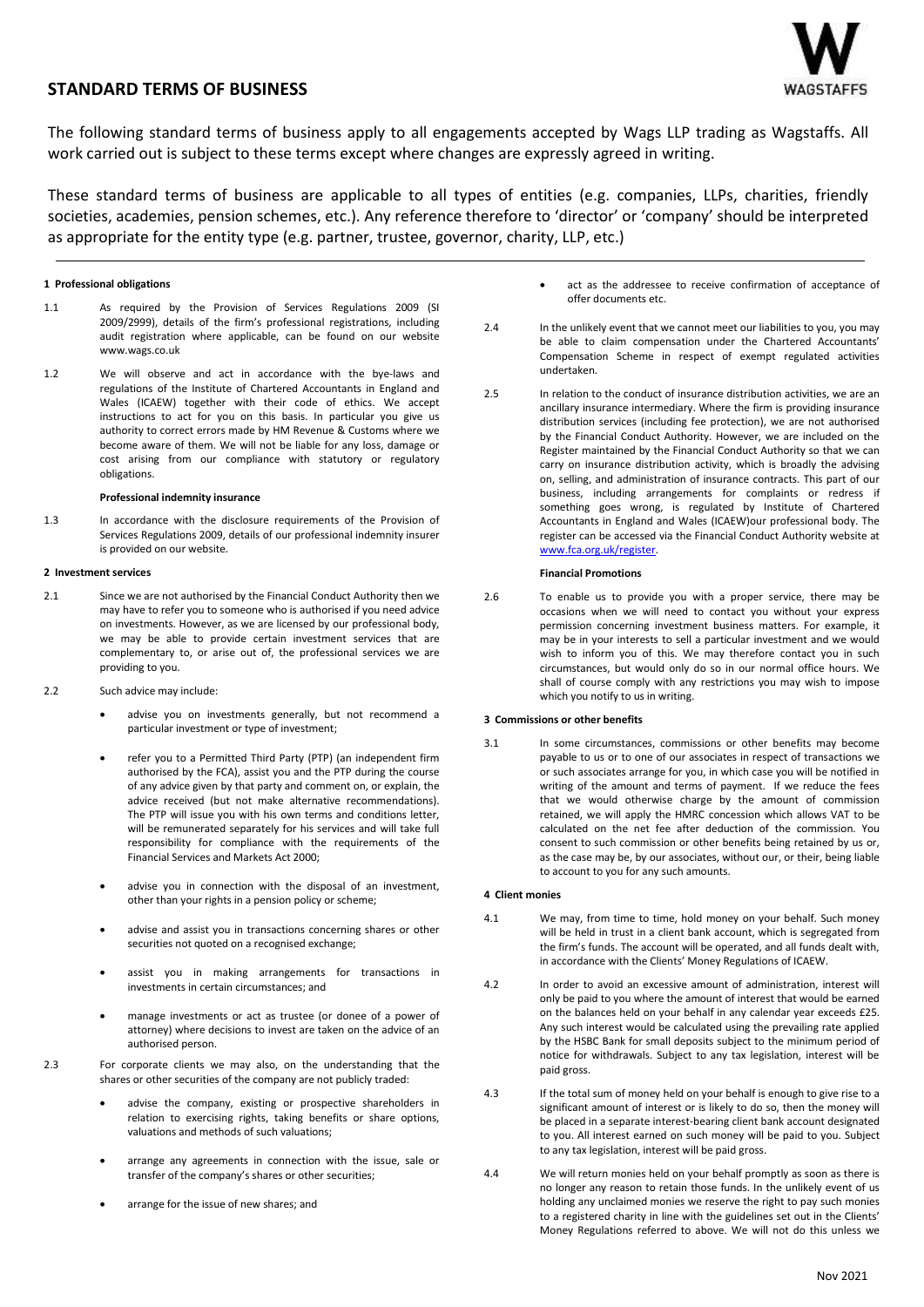have been unable to contact you for at least five years and we have taken reasonable steps to trace you and return the monies.

4.5 If the firm is wholly owned and/or controlled by a single member, we are required under the client money regulations to appoint an alternate to administer the client bank account in the event of the death or incapacity of the principal.

**5 Fees**

- 5.1 Our fees are computed on the basis of time spent on your affairs by the principals and our staff, including sub-contractors or consultants where necessary, and on the levels of skill and responsibility involved. Disbursements represent travel, accommodation and other expenses incurred in dealing with your affairs.
- 5.2 If it is necessary to carry out work outside the responsibilities agreed with you for each service, we will advise you in advance. Any additional work will involve additional fees. Accordingly we would like to point out that it is in your interests to ensure that your records etc. are completed to the agreed stage.
- 5.3 Invoices are payable in full (including disbursements) in accordance with the terms set out on the invoice. If you do not accept that an invoiced fee is fair and reasonable you must notify us within 21 days of receipt, failing which you will be deemed to have accepted that payment is due.
- 5.4 It is our normal practice to request that clients make arrangements to pay a proportion of their fee on a monthly standing order. These standing orders will be applied to fees arising from work agreed in this letter of engagement for the current and ensuing years. Once we have been able to assess the amount of work and time involved we would be grateful if you would agree to pay an amount to us on a regular basis.
- 5.5 We reserve the right to charge interest on overdue accounts at the current rate under the Late Payment of Commercial Debts (Interest) Act 1998. We also reserve the right to terminate our engagement and cease acting if payment of any fees billed is unduly delayed. We accept settlement of fees by certain credit cards.
- 5.6 If a client company, trust or other entity is unable or unwilling to settle our fees, we reserve the right to seek payment from the individual (or parent company) giving us instructions on behalf of the client, and we shall be entitled to enforce any sums due against the group company or individual nominated to act for you.
- 5.7 Insofar as we are permitted to so by law or by professional guidelines, we reserve the right to exercise a lien over all funds, documents and records in our possession relating to all engagements for you until all outstanding fees and disbursements are paid in full.
- 5.8 In the event that we cease to act in relation to your company's affairs you agree to meet all reasonable costs of providing information to the company's new advisers. In particular you agree to meet these costs where we are required by law to provide information to a successor firm.

### **6 Retention of papers**

6.1 You have a legal responsibility to retain documents and records relevant to your financial affairs. During the course of our work we may collect information from you and others relevant to your tax and financial affairs. We will return any original documents to you if requested. Documents and records relevant to your tax affairs are required by law to be retained as follows:

Individuals, trustees and partnerships:

- with trading or rental income: five years and 10 months after the end of the tax year;
- otherwise: 22 months after the end of the tax year.

Companies, Limited Liability Partnerships, and other corporate entities:

- six years from the end of the accounting period.
- 6.2 Although certain documents may legally belong to you, we may destroy correspondence and other papers that we store electronically or otherwise that are more than seven years old, except documents we think may be of continuing significance. You must notify us in writing if you wish us to keep any document for a longer period.

### **7 Conflicts of interest and independence**

7.1 We reserve the right during our engagement with you to deliver services to other clients whose interests might compete with yours or are or may be adverse to yours, subject to clause 8 below. We confirm

that we will notify you immediately should we become aware of any conflict of interest involving us and affecting you unless we are unable to do so because of our confidentiality obligations. We have safeguards that can be implemented to protect the interests of different clients if a conflict arises. Where conflicts are identified which cannot be managed in a way that protects your interests then we regret that we will be unable to provide further services.

7.2 During and after our engagement, you agree that we reserve the right to act for other clients whose interests are or may compete with or be adverse to yours, subject, of course, to our obligations of confidentiality and the safeguards set out in the paragraph on confidentiality below.

### **8 Confidentiality**

- 8.1 We confirm that where you give us confidential information we shall at all times keep it confidential, except as required by law or as provided for in regulatory, ethical or other professional statements relevant to our engagement.
- 8.2 You agree that, if we act for other clients who are or who become your competitors, to comply with our duty of confidentiality, it will be sufficient for us to take such steps as we think appropriate to preserve the confidentiality of information given to us by you, both during and after this engagement. These may include taking the same or similar steps as we take in respect of the confidentiality of our own information.
- 8.3 In addition, if we act for other clients whose interests are or may be adverse to yours, we will manage the conflict by implementing additional safeguards to preserve confidentiality. Safeguards may include measures such as separate teams, physical separation of teams, and separate arrangements for storage of, and access to, information.
- 8.4 You agree that the effective implementation of such steps or safeguards as described above will provide adequate measures to avoid any real risk of confidentiality being impaired.
- 8.5 We may, on occasions, subcontract work on your affairs to other tax or accounting professionals. The subcontractors will be bound by our client confidentiality terms.
- 8.6 If we use external or cloud based systems, we will ensure confidentiality of your information is maintained.
- 8.7 This clause applies in addition to our obligations as to data protection below

### **9 Quality control**

9.1 As part of our ongoing commitment to providing a high quality service, our files are periodically subject to an independent regulatory or quality review. Our reviewers are highly experienced and professional people and are, of course, bound by the same requirements of confidentiality as our principals and staff.

### **Dealing with HM Revenue & Customs**

- 9.2 When dealing with HMRC on your behalf we are required to be honest and to take reasonable care to ensure that your returns are correct. To enable us to do this, you are required to be honest with us and to provide us with all necessary information in a timely manner. For more information about 'Your Charter' for your dealings with HMRC, see [www.hmrc.gov.uk/charter/index.htm.](http://www.hmrc.gov.uk/charter/index.htm) To the best of our abilities, we will ensure that HMRC meet their side of the Charter in their dealings with you.
- 9.3 We will take account of the steps and checks suggested by HMRC in their 'Agent Toolkits'. While use of the Toolkits is voluntary, we will ensure that our quality control procedures match or enhance the suggestions in the Toolkits so that, in the unlikely event that HMRC consider any of your tax returns with which we assist to be inaccurate, we will be able to help you demonstrate to HMRC that reasonable care has been taken in the preparation of the return, thereby significantly reducing the possibility of an inaccuracy penalty being imposed. To further reduce the possibility of an inaccuracy penalty, you will remain responsible for maintaining good quality supporting records for each return, for providing us with all relevant information and explanations and for acting on any advice that we give you.

### **10 Help us to give you the right service**

10.1 We are committed to providing you with a high quality service that is both efficient and effective. If at any time you would like to discuss with us how our service to you could be improved, or if you are dissatisfied with the service you are receiving, please let us know, by contacting either Nilesh Savjani or Mark Hubbocks on 01438 740074.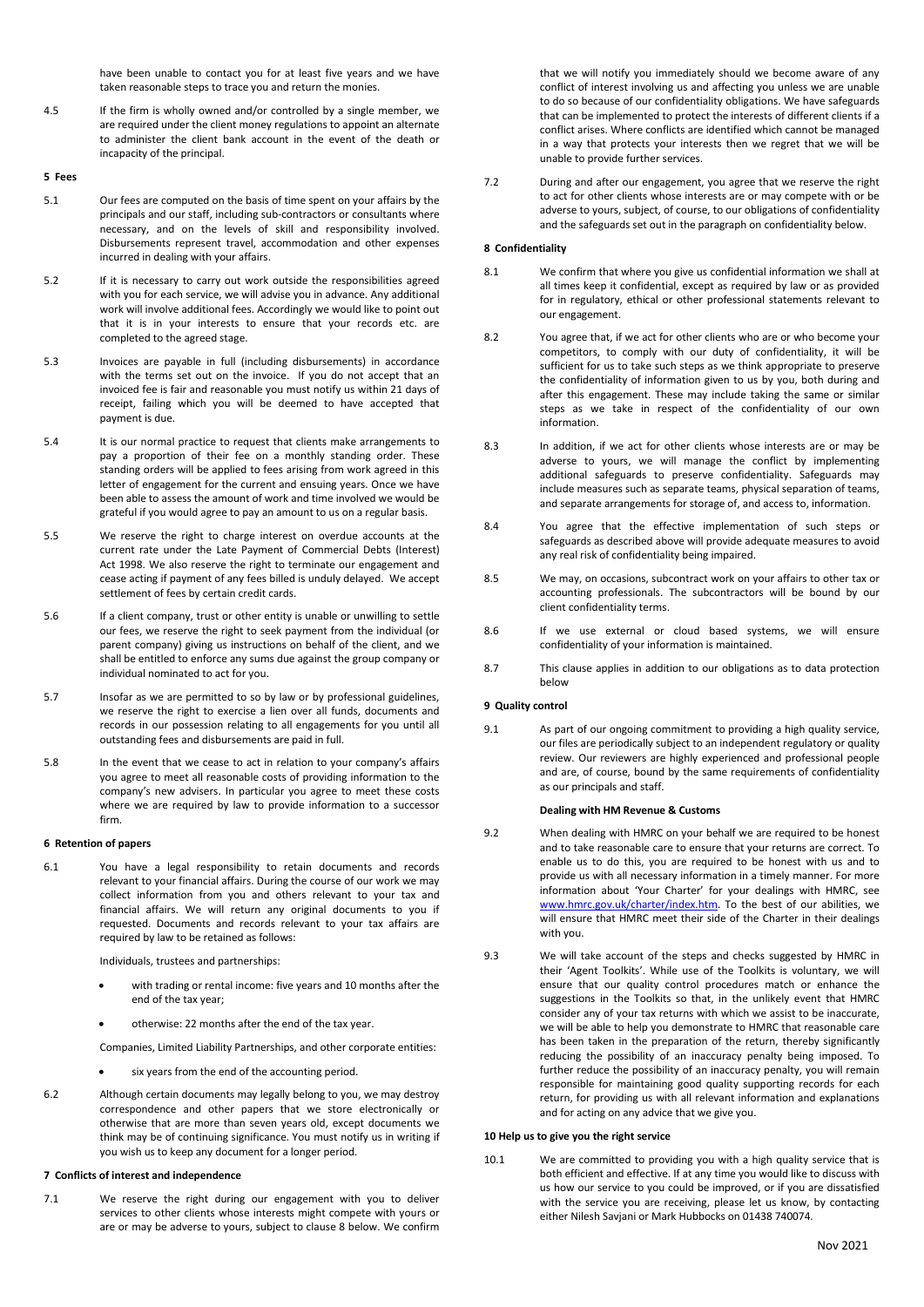- 10.2 We undertake to look into any complaint carefully and promptly and do all we can to explain the position to you. If we do not answer your complaint to your satisfaction you may of course take up the matter with the Institute of Chartered Accountants in England and Wales.
- 10.3 In order for us to provide you with a high quality service on an ongoing basis it is essential that you provide us with relevant records and information when requested, reply to correspondence in a timely manner and otherwise follow the terms of the agreement between us set out in this Standard Terms of Business and associated Engagement schedules. We therefore reserve the right to cancel the engagement between us with immediate effect in the event of:
	- your insolvency, bankruptcy or other arrangement being reached with creditors;
	- failure to pay our fees by the due dates:
	- either party being in breach of their obligations where this is not corrected within 30 days of being asked to do so.

### **11 Applicable law**

- 11.1 This engagement letter is governed by, and construed in accordance with English law. The Courts will have exclusive jurisdiction in relation to any claim, dispute or difference concerning this engagement letter and any matter arising from it. Each party irrevocably waives any right it may have to object to any action being brought in those courts, to claim that the action has been brought in an inappropriate forum, or to claim that those courts do not have jurisdiction.
- 11.2 If any provision in this Standard Terms of Business or any associated engagement schedules, or its application, are found to be invalid, illegal or otherwise unenforceable in any respect, the validity, legality or enforceability of any other provisions shall not in any way be affected or impaired.

### **12 Changes in the law, in practice or in public policy**

- 12.1 We will not accept responsibility if you act on advice previously given by us without first confirming with us that the advice is still valid in light of any change in the law, public policy or your circumstances.
- 12.2 We will accept no liability for losses arising from changes in the law or the interpretation thereof, practice, or public policy that are first published after the date on which the advice is given to the fullest extent permitted by applicable law.

#### **13 Internet communication**

- 13.1 Unless you instruct us otherwise we may, where appropriate, communicate with you and with third parties via email or by other electronic means. However, internet communications are capable of data corruption and therefore we do not accept any responsibility for changes made to such communications after their despatch. It may therefore be inappropriate to rely on advice contained in an e-mail without obtaining written confirmation of it. We do not accept responsibility for any errors or problems that may arise through the use of internet communication and all risks connected with sending commercially sensitive information relating to your business are borne by you. If you do not agree to accept this risk, you should notify us in writing that e-mail is not an acceptable means of communication. We will never change our bank details without confirming this to you by posted letter. Any emailed or telephoned communications appearing to be from us which are not confirmed by post are fake and we accept no liability for any loss caused to you through accepting such communications as genuine. Similarly, always give us by hand or by post (as well as by email) details of your bank account.
- 13.2 It is the responsibility of the recipient to carry out a virus check on any attachments received.

### **14 Data Protection**

14.1 To enable us to discharge the services agreed under our engagement, and for other related purposes including updating and enhancing client records, analysis for management purposes and statutory returns, crime prevention and legal and regulatory compliance, we may obtain, use, process and disclose personal data about you/your business/company/partnership/its officers and employees and shareholders ('personal data').

## **Data controller**

14.2 We confirm that we are each considered an independent data controller in relation to personal data and that we will each comply with the relevant provisions of applicable data protection legislation.

- 14.3 You will also ensure that any disclosure of personal data to us complies with such legislation. If you supply us with any personal data or confidential information you shall ensure you have a lawful basis to pass it to us and will fully indemnify and hold us harmless if you do not have such a basis and that causes us loss. If you are supplying us with personal data on the basis of a power of attorney for anyone, you must produce to us an original or certified power of attorney on demand. You must ensure you have provided the necessary information to the relevant data subjects regarding its use. You may refer to our privacy notice on our website.
- 14.4 As a separate data controller, we may receive subject access requests from data subjects where they request copies of their personal data. We will co-operate with the request as per our own internal procedures. Should an objection or request for data erasure happen, we will assess each request on a case by case basis to establish the validity of the request.
- 14.5 In the course of providing services to you, we may disclose personal data to other firms in our network, a regulatory body, a third party or a buyer of our business. As part of our operational service, personal data supplied to us may be transferred between us and EEA/UK/USA where necessary. We will ensure that where any such data transfer takes place, it is covered by an appropriate safeguard such as an adequacy decision. Where an adequacy decision is not applicable another safeguard mechanism will be implemented, such as a standard contractual clause (SCC) to ensure that the transfer remains legal. Where cloud-based services are used the relevant cloud services terms and conditions will apply. In some instances, the location of data stored in the cloud may reside outside of the EEA/UK.

On 28 June 2021, the European Commission approved the UK for adequacy. This means that the continuation of data flows between the UK and the EU will remain unaffected and we can rely on this mechanism for the terms under this agreement over the next four years until its review in June 2025.

- 14.6 We confirm we have adequate security measures in place to protect personal data provided to us, including administrative, physical and technical safeguards.
- 14.7 We will answer your reasonable enquiries to enable you to monitor compliance with this clause. If you need to contact us about any data protection issue, please contact us.

#### **Data processor**

- 14.8 Applicable data protection legislation places express obligations on you as a data controller where we as a data processor undertake the processing of personal data on your behalf. An example would be where we operate a payroll service for you. We therefore confirm that we will at all times use our reasonable endeavours to comply with the requirements of applicable data protection legislation when processing data on your behalf. In particular we confirm that we will aim to comply with any obligations equivalent to those placed on you as a data controller in the EU/EEA/UK. You will also comply with applicable data protection legislation, including but not restricted to, ensuring that you have all appropriate consents and notices or another legal basis in place to enable the lawful transfer of personal data to us. You will fully indemnify and hold us harmless if you do not have a lawful basis and that causes us loss.
- 14.9 Schedule 1.01a forms part of this engagement letter and sets out the subject matter and duration of the processing, the nature and purpose of the processing, the type of personal data and the categories of data subjects.
- 14.10 As the data processor we shall;
	- process personal data only on written instruction from you;
	- Restrict data access to authorised personnel only, who are bound by confidentiality;
	- Disclose the personal data to courts, government agencies and other third parties as and to the extent required by law;
	- Maintain a written record of all categories of personal data processing carried out on your behalf, including details of transfers of personal data outside of the EU/EEA/UK and a general description of the technical and organisational security measures in place in relation to personal data;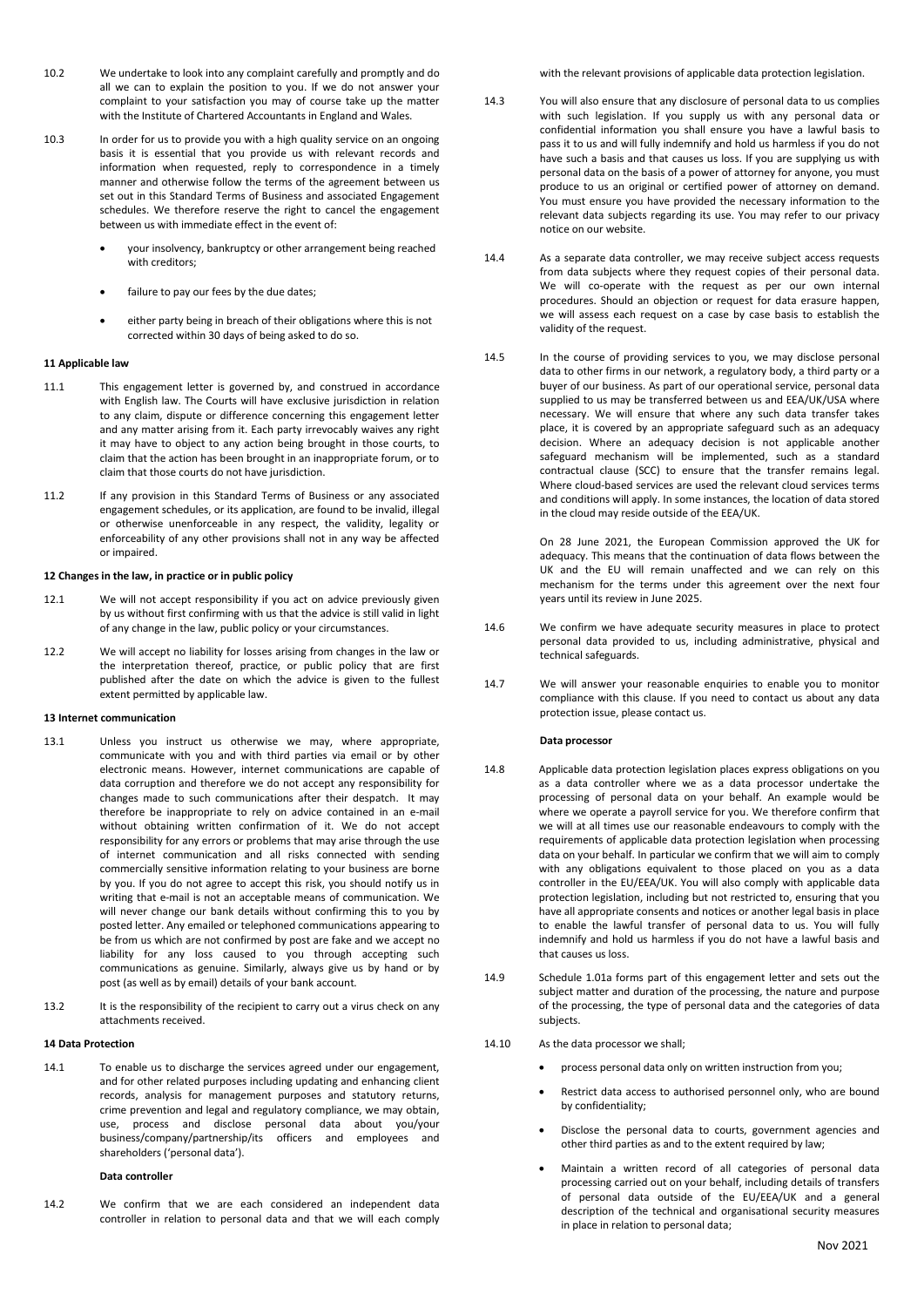- Delete or return all personal data to you at the completion of our engagement requiring personal data processing, subject to legal requirements to retain data;
- 14.11 In the course of providing services to you and processing personal data, we may disclose personal data to other firms in our network, a regulatory body or a third party. We may use a sub-processor and/or export personal data you supply to us outside the EU/EEA/UK where necessary. We will obtain consent before engaging sub-processors. We will ensure all such data disclosure/export is compliant with relevant data protection legislation and will use our reasonable endeavours to ensure that any agreement entered into with sub-processors includes similar terms to those set out in this clause 14. Where cloud-based services are to be used you may be subject to our cloud services terms and conditions.
- 14.12 We confirm we have adequate security measures in place to protect personal data provided to us, including administrative, physical and technical safeguards.
- 14.13 We will notify you within 10 working days if an individual asks for copies of their personal data, makes a complaint about the processing of personal data or serves a notice from a relevant data protection authority where it relates to you. You and we will consult and cooperate with each other when responding to any such request, complaint or notice. If an individual whose data you have supplied to us or which we are processing on your behalf asks us to remove or cease processing that data, we shall be entitled to do so where required by law.
- 14.14 We will answer your reasonable enquiries to enable you to monitor compliance with this clause. We will also allow for, and contribute to, audits or inspections conducted by the ICO or their auditor to demonstrate compliance with this clause.

### **15 Limitation of third party rights**

- 15.1 Persons who are not party to this agreement shall have no rights under the Contracts (Rights of Third Parties) Act 1999 to enforce any term of this agreement. This clause does not affect any right or remedy of any person which exists or is available otherwise than pursuant to that Act.
- 15.2 The advice we give you is for your sole use and is confidential to you and will not constitute advice for any third party to whom you may communicate it, unless we have expressly agreed in writing that a specified third party may rely on our work. We will accept no responsibility to third parties, including any group company to whom the engagement letter is not addressed, your spouse nor any family member of yours or your employer, for any aspect of our professional services or work that is made available to them.

#### **16 Client identification**

- 16.1 In common with other professional services firms, we are required by the Proceeds to Crime Act 2002 and the Money Laundering Regulations 2017 to:
	- maintain identification procedures for clients, beneficial owners of clients, and persons purporting to act on behalf of clients;
	- maintain records of identification evidence and the work undertaken for the client; and
	- report, in accordance with the relevant legislation and regulations.

We have a statutory obligation under the above legislation to report to the National Crime Agency (NCA) any reasonable knowledge or suspicion of money laundering. Any such report must be made in the strictest confidence. In fulfilment of our legal obligations, neither the firm's principals nor may staff enter into any correspondence or discussions with you regarding such matters.

16.2 If we are not able to obtain satisfactory evidence of your identity and where applicable that of the beneficial owners, we will not be able to proceed with the engagement.

### **17 Foreign Account Tax Compliance Act (FATCA) and Common Reporting Standards**

17.1 Unless agreed specifically in a separate engagement letter, we are not responsible for your compliance with the International Tax Compliance (United States of America) Regulations 2013, produced as a result of FATCA. In particular, we are not responsible for the categorisation of any UK entity into either a Financial Institution (FI) or an active or passive Non-Financial Foreign Entity (NFFE) nor, if a Financial Institution, for its registration with the US Internal Revenue Service

(IRS) and subsequent submission of the required annual returns to HM Revenue & Customs.

17.2 However, if requested to do so we can provide advice on the completion of the forms supplied by Financial Institutions under these Regulations, or under Common Reporting Standards, and used by them to determine the status of an entity. We can also provide advice on setting up the appropriate systems to identify and report on your clients or beneficiaries who are foreign citizens affected by FATCA or Common Reporting Standards.

### **18 General Limitation of liability**

- 18.1 We will provide our services with reasonable care and skill. Our liability to you is limited to losses, damages, costs and expenses caused by our negligence or wilful default. However, to the fullest extent permitted by law, we will not be responsible for any losses, penalties, surcharges, interest or additional tax liabilities where you or others supply incorrect or incomplete information, or fail to supply any appropriate information or where you fail to act on our advice or respond promptly to communications from us or the tax authorities. Further, we will not be liable to you for any delay or failure to perform our obligations if the delay or failure is caused by circumstances outside our reasonable control. Subject to clause 18.5 below, our liability to you shall be limited as set out in our engagement or other client letter.
- 18.2 You will not hold us, our principal(s)/director(s), shareholders and staff, responsible, to the fullest extent permitted by law, for any loss suffered by you arising from any misrepresentation (intentional or unintentional) supplied to us orally or in writing. This applies equally to fraudulent acts, misrepresentation or wilful default on the part of any party to the transaction and their directors, officers, employees, agents or advisers. However, this exclusion shall not apply where such misrepresentation, withholding or concealment is or should (in carrying out the procedures which we have agreed to perform with reasonable care and skill) have been evident to us without further enquiry.
- 18.3 You agree that you will not bring any claim in connection with services we provide to you against any of our partners, shareholders, directors or employees personally.
- 18.4 Our work is not, unless there is a legal or regulatory requirement, to be made available to third parties without our written permission and we will accept no responsibility to third parties for any aspect of our professional services or work that is made available to them. You agree to indemnify us and our agents in respect of any claim (including any claim for negligence) arising out of any unauthorised disclosure by you or by any person for whom you are responsible of our advice and opinions, whether in writing or otherwise. This indemnity will extend to the cost of defending any such claim, including payment at our usual rates for the time that we spend in defending it and our legal fees on an indemnity basis.
- 18.5 Nothing in this agreement shall exclude or limit our liability for death or personal injury caused by negligence nor for fraudulent misrepresentation or other fraud which may not as a matter of applicable law be excluded or limited.

### **19 Intellectual property rights and use of our name**

- 19.1 We will retain all intellectual property rights in any document prepared by us during the course of carrying out the engagement except where the law specifically states otherwise. You may only use such rights to the extent we agreed when engaged to provide services to you and may not resell or sublicense such rights without our further prior consent.
- 19.2 You are not permitted to use our name in any statement or document that you may issue unless our prior written consent has been obtained. The only exception to this restriction would be statements or documents that in accordance with applicable law are to be made public.

### **20 Draft/interim work or oral advice**

20.1 In the course of our providing services to you we may provide advice or reports or other work products in draft or interim form, or orally. However, final written work products will always prevail over any draft, interim or oral statements. Where you request it, we will provide you with written confirmation of matters stated orally. Advice is valid as at the date it was given.

#### **21 Interpretation**

21.1 If any provision of our engagement letter or terms of business is held to be void for whatever reason, then that provision will be deemed not to form part of this contract, and no other provisions will be affected or